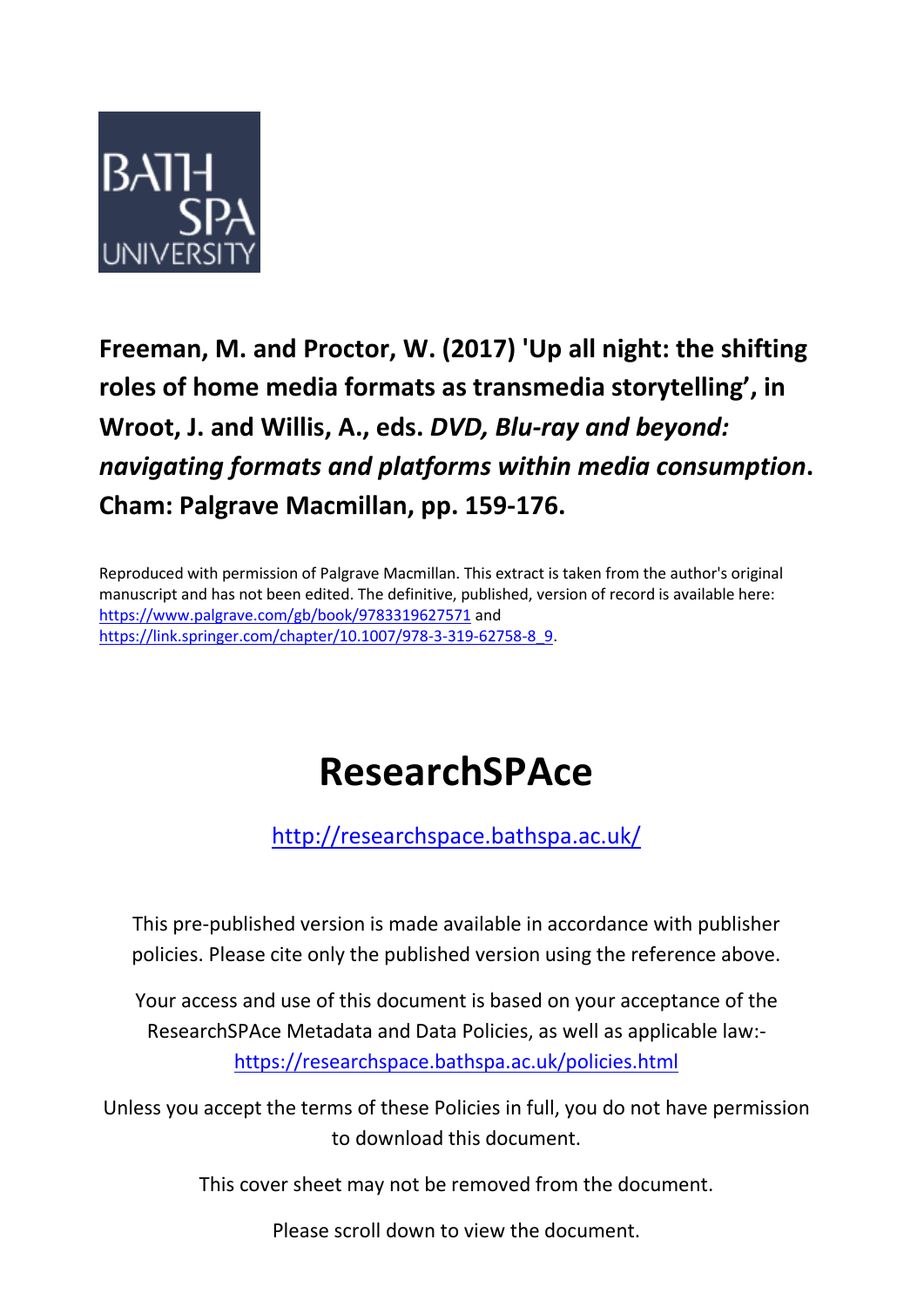## **Up All Night: Home Media Formats in the Age of Transmedia Storytelling**

### *Matthew Freeman and William Proctor*

#### **Introduction**

Tim Kring, creator of *Heroes* (2006-2010), *Touch* (2012-2013) and *Heroes Reborn* (2015), believes that the true meaning of such television stories lies not exclusively within the actual episodes of the series themselves but rather extends across multiple media platforms, including DVDs and online materials (Kushner 2008). Such materials actively serve to build the fictional storyworld and steer audiences across multiple media, functioning as what Henry Jenkins famously called transmedia storytelling – 'the telling of stories that unfold across multiple media platforms' (2006: 336). For as Tim Kring explains: 'Transmedia storytelling lures the audience into buying more and more stuff – today, DVDs; tomorrow, who knows what?' (Kushner 2008). In building a storyworld across multiple media, transmedia storytelling is a way to increase appetite for further consumption of that storyworld, adding new narrative content with new points of entry for the audience. In the contemporary convergence era, where media platforms and their industries are now connected and intertwined, transmedia storytelling has in turn become a buzzword that scholars and industry alike have come to perceive as the media production strategy of the future. Audiences now follow the adventures of *Doctor Who* from television to the Web, exploring aspects of the *Batman* universe across cinema, television, comics, etc., with each media iteration just one piece in a larger marketing assault.

However, what is the role of DVDs and Blu-Rays in this contemporary transmedia marketing assault? When scholars theorise transmedia storytelling, they typically prioritise film, television, videogames and the Internet, while DVDs and Blu-Rays – physical formats that occupy a vital role in extending and repurposing media content across new terrains – are often overlooked, despite the likes of Kring emphasising these formats in his understanding of transmedia storytelling. In his initial theorisation of transmedia storytelling, too, Jenkins drew attention to the roles played by 'DVD extras and web-based encyclopaedias' (2016). It is thus a useful time to re-examine these formats, analysing their function as additional byproducts of contemporary media brands, franchises and fictional storyworlds, and in turn to question what specific roles they play in extending stories across media platforms, how the entertainment industry sees DVDs and Blu-Rays in this converged transmedia landscape, and how audiences consume such products as fans of a brand, franchise, or storyworld.

What, then, do DVDs and Blu-Rays really offer here? And how might we begin to characterise the changing roles of DVDs and Blu-Rays in our transmedia landscape? This chapter aims to explore such questions in relation to particular case studies that illuminate the different modes, forms and functions of physical home media formats as contemporary transmedia storytelling. We begin with a brief discussion of *The Matrix* and *Watchmen* to establish the commodity value of DVDs and Blu-Rays as transmedia storytelling, before the basis for the chapter draws on *Doctor Who* and the Marvel Cinematic Universe so to explore the multifaceted aesthetics, modes and values of transmedia home formats. Specifically, we theorise DVDs and Blu-Rays as digital interfaces that reflect and enhance the storytelling strategies of particular media examples, and as complex adaptations of different media forms. Altogether, then, we assess the ways in which DVDs and Blu-Rays have come to embody a complex, sometimes problematic but always shifting role in the way that audiences now engage with stories across multiple media in the age of convergence.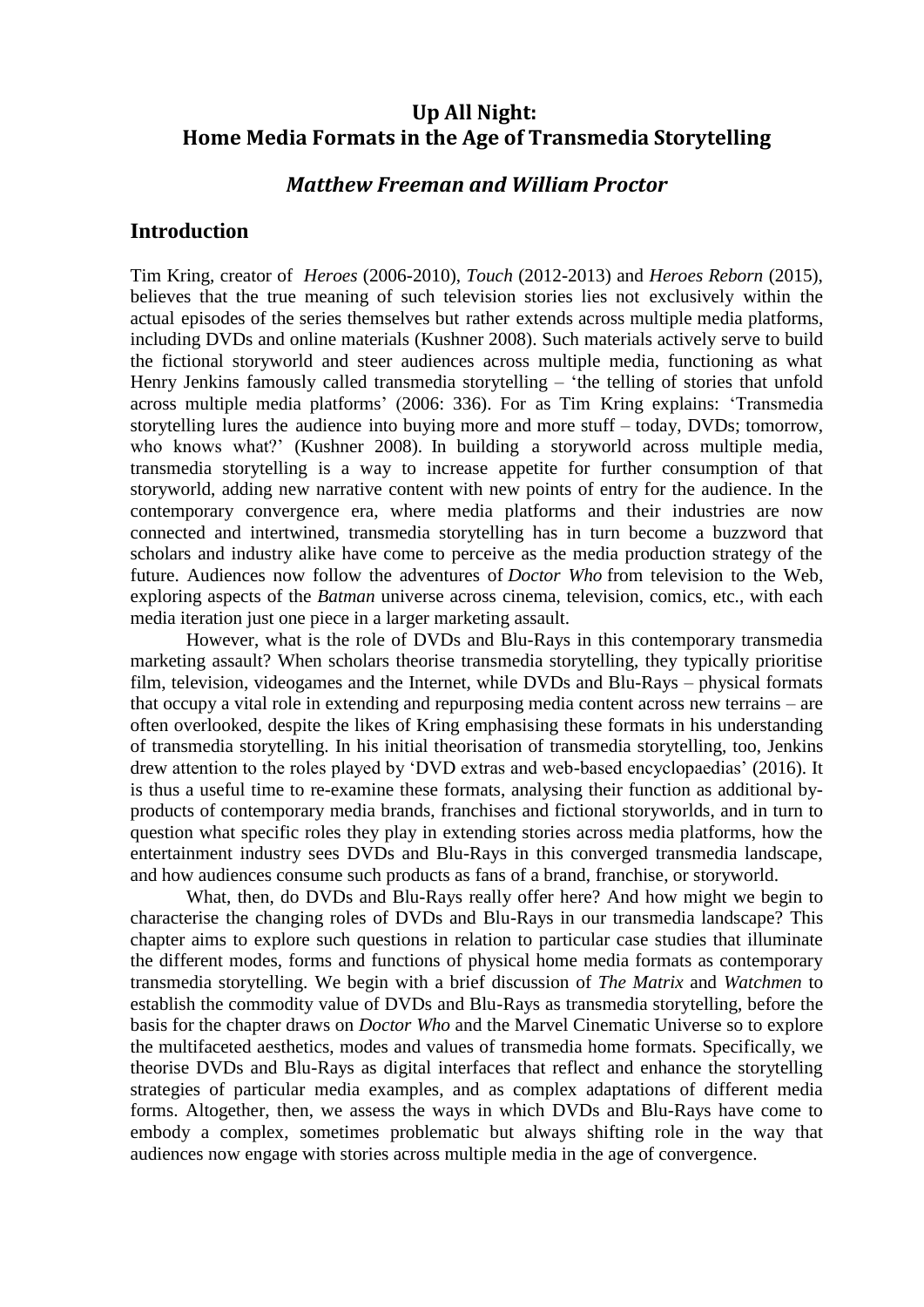#### **Conceptualising Home Media as Transmedia**

Understanding the changing roles of DVDs and Blu-Rays in our contemporary transmedia landscape first means conceptualising these home media formats *as* transmedia. In turn, this means situating our argument inside the contemporary context of media convergence, itself 'the coming together of things that were previously separate' (Meikle and Young 2012: 2). Media convergence has now come to dominate contemporary understandings of the models through which culture is produced industrially. Entire media industries, along with their technologies and formats, have become increasingly aligned and networked. As Henry Jenkins (2006: 2) writes, media convergence, emerging as a concept around the start of the Internet era in the early 1990s, is 'the flow of content across multiple media [...], the cooperation between multiple media industries, and the migratory behavior of audience.' Media convergence has therefore accelerated the ways in which fictional media creations are developed as commodified products that invite repeat consumption across different formats. For as Benjamin W. L. Derhy Kurtz notes, 'the rise of new digital transmedia platforms – including alternative reality games, websites, mobile games, e-books, e-comics, web-series, etc.' all provide a new range of possibilities to invite sustained consumption (2014: 5-6).

Transmedia storytelling, in particular, has been defined as 'a process where integral elements of a fiction get dispersed systematically across multiple [media] channels for the purpose of creating a unified and coordinated entertainment experience' (Jenkins, 2011). In other words, transmedia storytelling has become a means and a source of exemplifying the flow of content across media. Or, as Tim Kring asserts, to put it another way, transmedia storytelling is 'rather like building your Transformer and putting little rocket ships on the side' (Kushner 2008). Adding more and more to a story, dispersing those story additions across media, is itself a strategy for 'appealing to migratory audiences' (Jenkins, 2008).

This transmedia phenomenon may have much on common with the networked nature of contemporary media convergence, , then, but it is also characteristically epitomised by the home media formats of DVDs and Blu-Rays. Jonathan Wroot argues that while DVDs are often 'compared to online media, [they are] seen as a separate medium that offers unique ways of interacting with films and other media texts' (2015: 91). Echoing Wroot, Barlow (2005) claims that the wide range of interactions offered by DVDs and Blu-Rays create diverse meanings and pleasures for viewers. In other words, home media formats are additional media platforms on which new pieces of a given transmedia story can be published. Part of the conceptual breakthrough of theorising transmedia storytelling has been to comprehend it simultaneously as storytelling in and of itself and equally as promotion for further storytelling. DVDs or Blu-Rays provide the storytelling experience of a film or television series. Equally, they are sources of promotion that invite audiences to purchase said storytelling via the promise of additional content, be it new textual content such as prequels or paratextual content like behind-the-scenes footage and director's commentaries. As will be explored throughout this chapter, such content plays a vital role in the building of transmedia storyworlds today.

When the DVD format first emerged on the market around 1997, indeed, it was sold to audiences on the basis that it offered *more*. As a seminal advert known as 'This Is DVD', often found on VHS cassettes during the late-1990s, claimed: 'The picture is twice as sharp as VHS'; 'the sound is infinitely clearer'; 'it sounds like you're at the movies, but you can experience at home'; 'not to mention, you can watch it in widescreen.' And beyond the technical advantages of DVD, this same advert emphasised the additional features exclusive to DVDs as the secondary selling point: 'Choose from features, like director's notes, behind the scenes footage, trailers, and more'. At this stage the extra features available on DVDs occupied the status of '*paratexts*' – a term that can be traced to Gerard Genette (1997) who first used it to discuss the variety of materials that surround a literary text. Jonathan Gray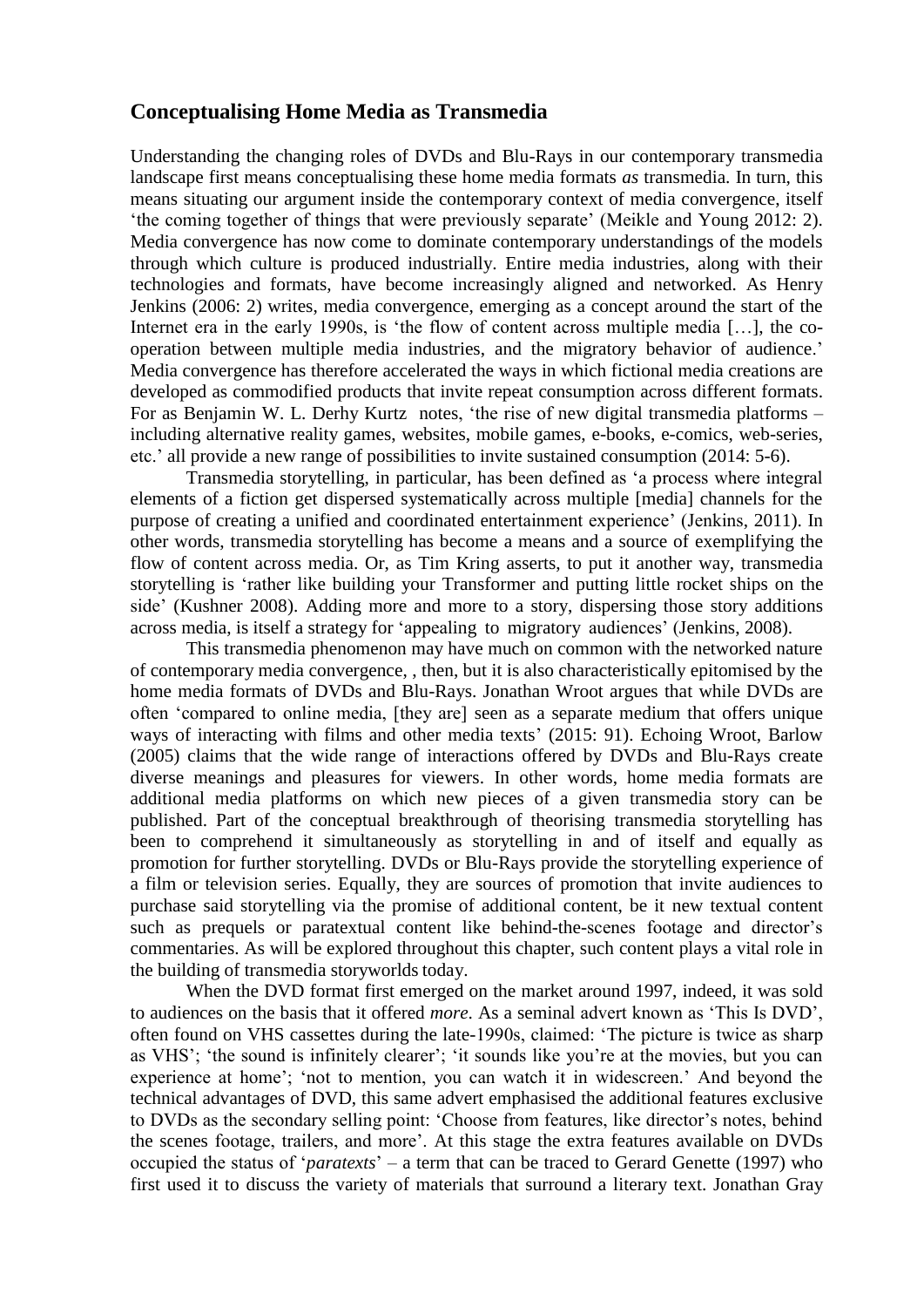adds that the term paratexts comes from 'the prefix "para-" (2010: 6), defined by *OED* both as "beside, adjacent to" and "beyond or distinct from, but analogous to." In today's media landscape, for example, media paratexts might include posters, promos, podcasts, reviews, merchandise, etc., while media texts would remain the actual film or television series. As Gray elaborates, 'a "paratexts" is both distinct from and alike the text. […] They are not simply add-ons, spinoffs, and also-rans; they create texts, they manage them, and they fill them with many of the meanings that we associate with them' (2010: 6). In the context of DVDs, one might claim that if the film itself is the text, then the extra features – director's notes, behind the scenes footage, trailers, etc. – are all paratexts that can shape the meaning.

But as we will demonstrate later, DVDs have evolved substantially since 1997, and now the extra features on home media formats cannot be demarcated as paratexts quite so clearly. These features may at once be textual and paratextual components – storytelling in and of themselves and simultaneously promotions for further storytelling. Moreover, other features of home media formats also lend themselves to discussions of transmedia. As well as the idea that both DVDs and transmedia storytelling are about adding something more to the storytelling experience, Craig Hight (2005) also demonstrates how the former create opportunities for interaction with audiences, epitomising the participatory quality of today's digital transmedia platforms. Furthermore, exploring the sense of value audiences expressed towards the extended-edition DVDs of the *Lord of the Rings* trilogy (2001-2003), Martin Barker and Kate Egan found that both the readers of the books and the viewers of the films valued the DVDs and their extra content, since it allowed for reflection on the filmmakers' adaptation of a well-known story (Egan and Barker, 2008). Interestingly, Wroot observes that these findings 'show that viewers with interests in both film and literature find the DVD format to be the most rewarding, because these various contexts can be addressed within the discs' extra material' (2015: 91). In other words, DVDs and Blu-Rays can be understood as an optimal case of media convergence, here quite literally blending multiple media and their audiences together while concurrently extending those multiple media onto a new platform.

Home media formats may epitomise the very concept of media convergence, then – bringing multiple stories and media pieces together on the same disc, in the same product, and on the same platform. But transmedia storytelling is also about selling DVDs, with DVDs selling transmedia stories, garnering a commodity form. Film studios and home media distributors have long produced DVD and Blu-Rays editions of films that extend the story. 'Extended Editions' and 'Unedited Versions' typify this trend – exemplified by the likes of *Terminator 2: Judgment Day Ultimate Edition* and *Taken 2: Extended Harder Cut*. But the role of the commodity form, i.e. the status of this additional story as a product in its own right, one that is packaged, promoted and sold as a distinct product, remains important to this process of encouraging audiences to follow a story across media. Such was the case for the transmedia stories emerging from *The Matrix* franchise (1999-2003), a case study that Jenkins selected as his transmedia storytelling exemplar. This case consists of three films, a comic book, a videogame titled *Enter the Matrix* and a collection of animated shorts called *The Animatrix*, all of which contained storylines that weaved in and out of the narratives of the films. In 'Final Flight of the Osiris,' for example, one of *The Animatrix*  shorts released on DVD around the same time as *The Matrix Reloaded* appeared in cinemas, a protagonist called Jue sacrifices herself in order to send a message to the crew of the Nebuchadnezzar, an event that is referred to throughout the course of *The Matrix Reloaded*.

It is no coincidence that Jenkins' exemplar of transmedia storytelling made use of transmedia story extensions that were all commodified as individual products in their own right. *The Animatrix*, for instance – a collection of nine animated shorts set in and around *The Matrix* – was released on DVD; not as extra features available on the film's DVD, but rather as their own standalone DVD. Commodifying these stories in this way lent a sense of credence to these transmedia tales, elevating their status as pieces of story to much the same level as the blockbuster films themselves. As William Thomas (2003) wrote in his review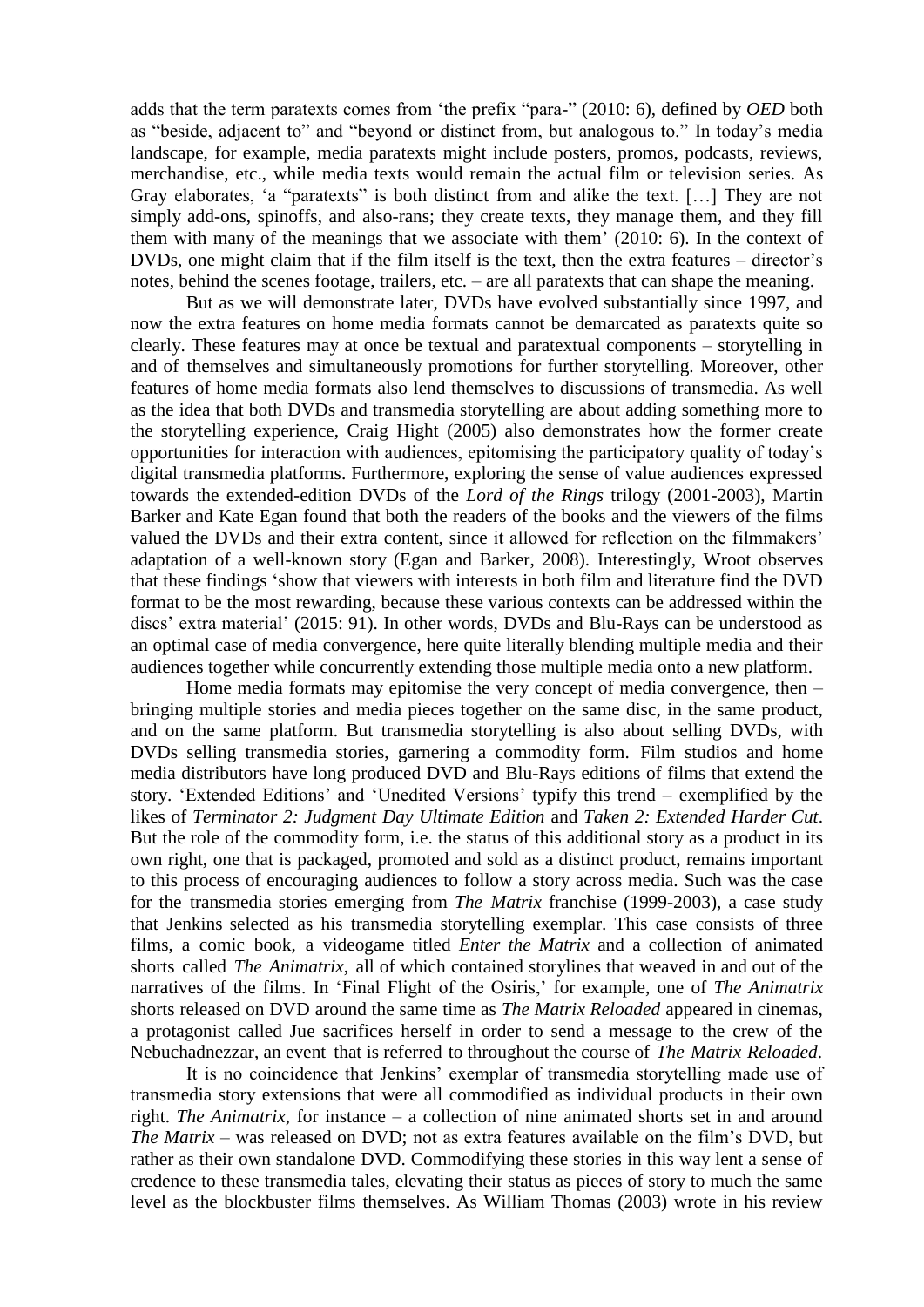for *Empire* magazine, '*The Animatrix* arrives with a weight of expectation similar to *Reloaded*.' For *DVD Talk* writer Jason Bovberg (2003), similarly, *The Animatrix* represents a 'full-on second helping of *The Matrix*' for those who 'just cannot get enough of the sci-fi noir.' As has been established, transmedia storytelling is as much about 'appealing to migratory audiences' as it is about narrative (Jenkins, 2006). And commodifying media – packaging it as a distinct product with a price tag – is important to imposing a sense of value onto a media text, which helps sell audiences on the value of additional pieces of the story.

A similar function of the commodification of DVD and Blu-Ray formats can be said of *Watchmen: Tales of the Black Freighter*, a DVD released in 2009 to extend the story of the *Watchmen* film released in the same year. Following Jenkins' model of transmedia storytelling, the story of *Watchmen: Tales of the Black Freighter* relates directly to the events that unfold in the film. Its story is set inside the story of the film, with one of the film's characters reading the comic book that is itself the events of *Tales of the Black Freighter*. In her review for *IGN*, Cindy White wrote that 'while "Black Freighter" is a story that can stand on its own, it is reliant on a deeper familiarity with the world of *Watchmen*, and it rewards those who play attention' (2009). White characterises these 'rewards' as 'Easter eggs for fans to spot', i.e. hidden messages, features or secret 'goodies' (Wolf, 2012: 177). In essence, the concept of the 'Easter egg' – typically associated with the interactive interface of DVD menu screens – shares considerable DNA with transmedia storytelling, with both defined in terms of enriching the story experience by asking audiences to 'act like hunters and gathers', chasing down extra pieces of the larger story (Jenkins, 2006: 21). But in the case of *Watchmen: Tales of the Black Freighter*, Easter eggs were perceived as crucial to the storytelling of *Watchmen*. Says White: 'This DVD feels not only relevant to the overall story, but essential viewing for fans' (2009).

Home media formats may be crucial to transmedia storytelling, then  $-$  bringing weight to different pieces of a story via commodification. But DVDs and Blu-Rays are also commodities for carrying complex pieces of a story puzzle, layering plot information within the labyrinthine interface of the DVD format, as will be further explored in the next section.

#### **The Convergence Puzzle:** *Doctor Who*

The labyrinthine digital interfaces of home media formats are increasingly important to encouraging audience to follow transmedia stories, largely because the innate ephemerality of online media is valued by audiences in a different way to physical media. Even the act of watching television on a computer screen, which exemplifies the changes brought about by digital media such as the Internet, comes with a lack of physicality and commodification that tends to impact on how audiences consume stories across media. Indeed, today may mark what Jenkins sees as a time where old and new media collide, but media collision is far from the end of the story – divides between old and new media are still very much visible. And that distinction brings barriers for transmedia storytelling. For instance, take the perceived distinction that stands between analogue media, such as television, and digital media, such as the Internet. Despite digital convergence meaning that so much television is now watched online, many would still distinguish between television and the Internet. Those distinctions mean that online episodes of something like *Doctor Who* are perceived as less 'important' than the television episodes broadcast on BBC One on Saturday nights.

Consider *The Night of the Doctor*, a minisode available online in 2013. Story-wise, this online episode typifies transmedia storytelling, telling the tale of the previously unseen last moments of the eighth Doctor whilst serving as an introduction to the next television episode. But distribution-wise, *The Night of the Doctor* was not broadcast on television, but was instead only made available on the BBC's Red Button service and on its iPlayer. The viewing figures reflect this television/Internet distinction: While the overnight ratings of the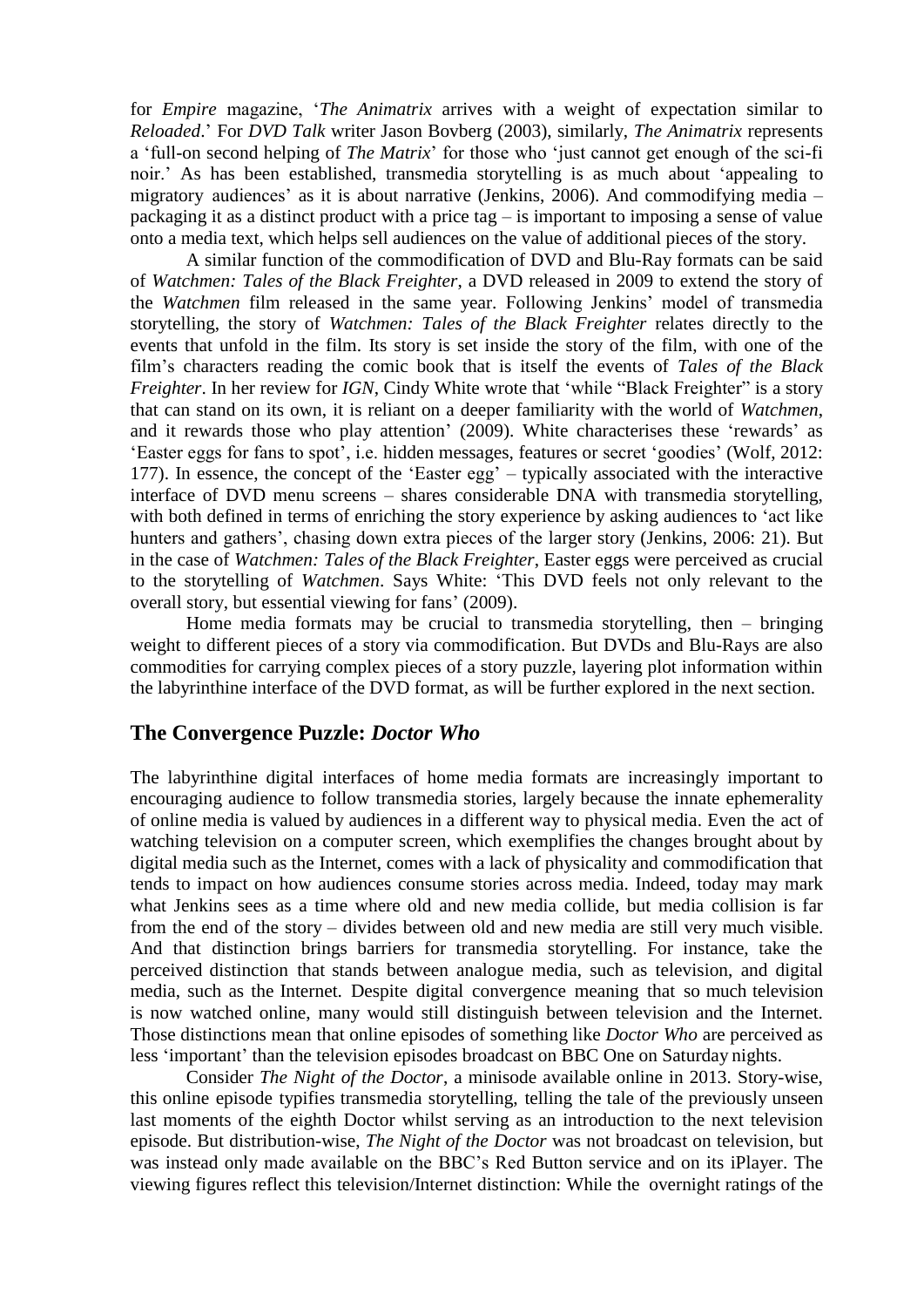*Doctor Who* television episodes in 2013 averaged between 6.47 million and 8.44 million, *The Night of the Doctor* was watched by only 2.5 million during its entire week online.

Distributing story content online, then, often comes with a perceived demotion of cultural worth, with those additional story components published on traditional media forms somehow perceived as more 'integral' to the storytelling experience than those published online. As *Doctor Who* showrunner Steven Moffat asks, 'when will we stop calling [online episodes] "webisodes" or "prequels" or "minisodes" or whatever else? When will we just call them *Doctor Who*?' (Eames 2014). It is ironic, but digital media – often celebrated for its connectedness – is perhaps the marginal home of transmedia storytelling right now.

In some sense, moreover, and to address Moffat's above question, categorising an instance where the likes of prequels and minisodes are *not* labeled as inferior to their film and television counterparts means turning to the unique role of the DVD or Blu-Ray format. Aaron Barlow argues that the affordances of the DVD and Blu-Ray platform uniquely and fundamentally change the film-watching experience (2005: 27). Part of this change stems from the digital and interactive interface of the DVD menu screen, which allows audiences to maneuver their way across different features, select particular options, watch extras, and thus participate more deeply in the textual and paratextual narrative of the film or television series. As has been indicated already, the DVD and Blu-Ray menu screen epitomises the concept of convergence, bringing together as it does multiple stories and multiple pieces of different types of media content – text, audio, comics, video, etc. – within the same disc.

This innate convergence of multiple media forms afforded by the interactive DVD menu format enables for additional story content to be buried within the DVD disc. Most typically this takes the form of the extra feature, but sometimes manifests in the form of the previously discussed Easter egg, or even as story-within-story formats. The *Inception* Blu-Ray (2010) is a case in point. Audiences that chose to hunt and gather additional pieces of the narrative experience of *Inception*, i.e. following the narrative from cinema to Blu-Ray to the Web, might have found a password; if 528491 is typed on the Blu-Ray remote control whilst perusing the special features then a comic hidden deep within the digital interface of the disc's menus appears, one that added further narrative insight into the events of the film.

While it is questionable whether such hidden comics on a Blu-Ray disc occupy the status of text or paratext, what they do represent is a mode of transmedia storytelling that is entirely specific to the format of DVDs and Blu-Rays – one that invites audiences to follow the storytelling experience not *across* media platforms, but rather *within* media platforms. Warren Buckland's *Puzzle Films* edited collection examines this kind of inward, intricate storytelling more closely, here categorised more broadly as 'complex storytelling'. Buckland (2009) argues that complex stories which create puzzles out of their own narratives are quite specific to our contemporary media culture and tend to embrace a form of storytelling that is non-linear or labyrinthine in structure and makes use of features such as multiple time-lines, narrative ellipses, and fragmented spatio-temporal space. For Buckland (2009: 17-18), such complex storytelling is designed to present a story of concealment and discovery.

While Buckland's claims are directed at film specifically – pointing to the narratives of *Lost Highway* (1997), *The Sixth Sense* (1999) and *Memento* (2000) as primary examples – they could just as easily be used to characterise the kind of complex, intricate, story-insidea-story style of transmedia storytelling that is made possible by DVD and Blu-Ray formats. Consider, for instance, the home media packages of the earlier discussed *Doctor Who*. Many transmedia story extensions surround the *Doctor Who* television series, including the likes of webisodes and games. But *Doctor Who* also makes use of its DVDs and Blu-Rays to extend the storytelling experience in ways that are both narratively and thematically linked to the themes of the series. For example, *Night and the Doctor* is a series of five made-for-DVD mini-episodes of *Doctor Who*, written by head writer Steven Moffat. They were released as bonus features in the *Complete Sixth Series* DVD and Blu-ray box sets in November 2011. Across these five vignettes – described by *Cult Box* reviewer Malcolm Stewart (2011) as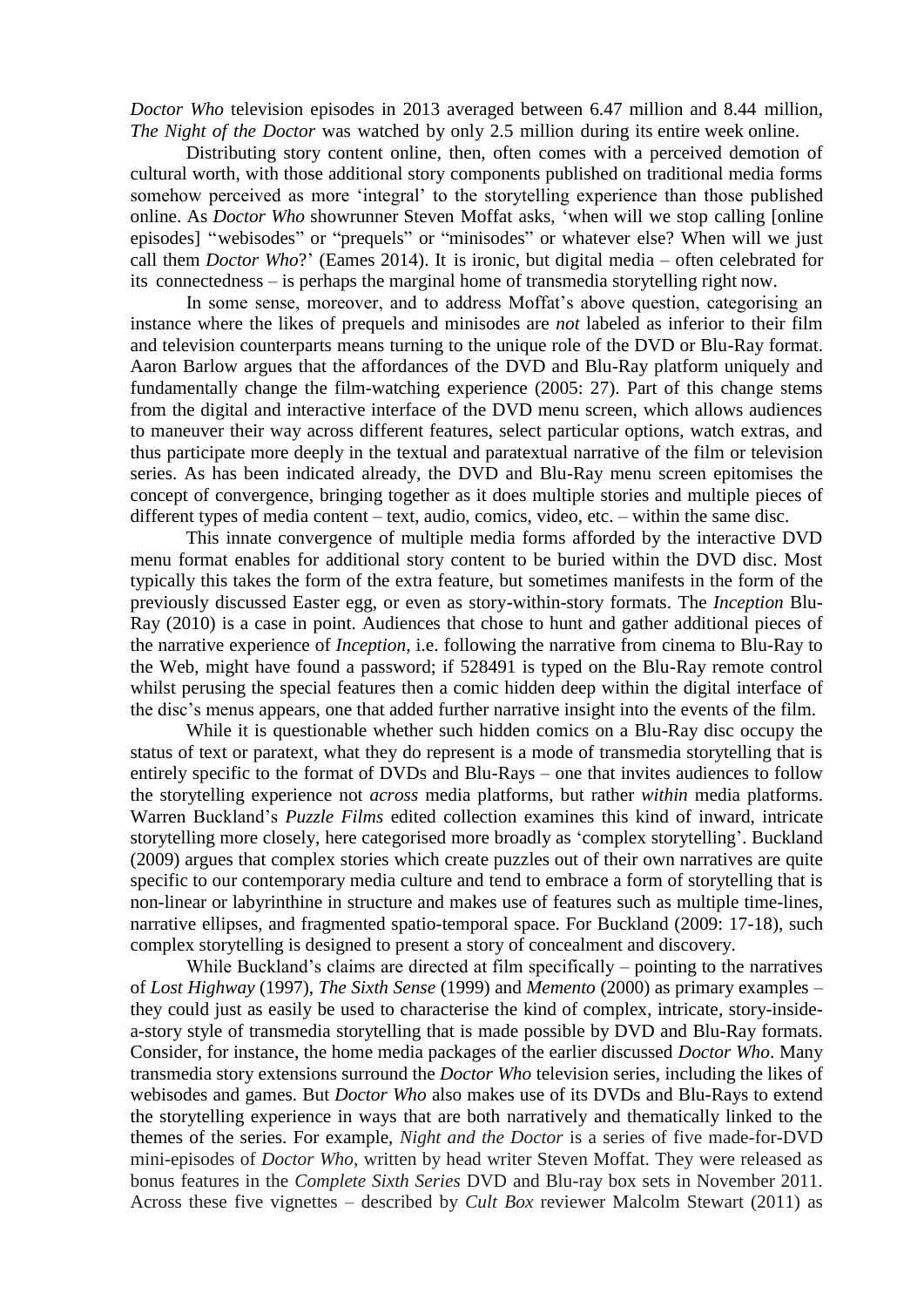'the unique selling points' of the DVD – audiences were given additional pieces of story and character development that deepened their understanding of particular story events from the television series, explaining how and why certain story events occurred as they did, while giving extra breathing room for certain characters to reflect on previously occurred events.

Importantly, the *Night and the Doctor* DVD episodes were far more than a collection of mere deleted scenes; rather, they extend the larger *Doctor Who* narrative in ways entirely reflective of its time-travelling mysteries. One short, *Last Night*, for example, explores the Doctor's foreknowledge of River Song's death; *Good Night* sees Amy Pond lament the fact that her life and timeline do not make sense; and *Up All Night* is a prelude to the penultimate episode of Series Six. Most of these stories are non-linear and labyrinthine in structure, and the innate format of the DVD feature – buried inside the interface of a menu screen – works to fragment the spatio-temporality of the story-space, thus echoing the fragmentation of the characters' own time-travelling timelines. Moreover, the multiplication of these mini-stories – scattered across various DVD and Blu-Ray discs – reflects the multiple narrative timelines being depicted in the series itself, with the shorts filling in narrative ellipses left necessarily incomplete by the very non-linearity of the Doctor's time-travelling adventures. As Malcolm Stewart wrote for *Cult Box*, 'the mini-episodes penned by Steven Moffat showcase his trademark wit and interest in the non-linear complexities of time travel' (2011). In some ways, the audiences of transmedia stories are nothing if not time travellers across the borders of media, migrating across media from one point in the storyworld to another (Freeman 2014). And when that timeline is as innately labyrinthine, non-linear and scattered as the narrative of *Doctor Who*, DVDs and Blu-Rays become an effective means of bringing things together that were previously separate – networking and re-aligning different puzzle pieces of the story in ways that also embody the complex storytelling at the heart of the series itself. At the same time, audiences become 'bricoleurs' (Collins, 1992) who delight in playing with the narrative pieces to build a sensible order as if the storyworld were a jigsaw puzzle. Still, the transmediality of DVDs is about more than complex storytelling; in other cases, too, they represent an adaptation of form across media, as will now be explored.

#### **The Adaptation of Form:** *Marvel One-Shots*

The Marvel Cinematic Universe effectively demonstrates this combination of using DVD formats to craft complex storytelling experiences across media in ways that also make use of media-adapted forms. The contemporary Hollywood landscape is replete with adaptations of superhero comics and a key part of the industrial logics of franchising (Johnson, 2014). As Tyron asserts, 'production is now driven by the desire to build and sustain media franchises' (2009: 30). Bought by The Walt Disney Corporation in 2009 for \$4 billion, Marvel Studios is now a sub-group of Marvel Entertainment that oversees the production and promotion of a range of transmedia artefacts, including film, television, videogames and comics.

The first films produced for what would become described as the 'Marvel Cinematic Universe' (MCU) were *Iron Man* (2008) and *The Incredible Hulk* (2008), the latter of which began suturing individual films as 'episodes' within a vast narrative network of continuity and worldbuilding. As Harvey explains: 'At the conclusion of *The Incredible Hulk*, Tony Stark, played by Robert Downey Jr., meets with the Hulk's adversary to discuss what will become The Avengers' (2015: 85). A narrative moment such as this functions as a linchpin with which to build a cinematic universe populated by Marvel's superheroes. In narrative terms, each transmedia expression acts as a mini-installment, episode, or 'micro-narrative' (Ryan, 1992: 373) – sutured constituents of the hyperdiegetic 'macro-structure' (ibid).

In many ways, this narrative strategy is one built by, not only adapting superhero characters and storylines cribbed from 'classic' comics (like *Iron Man* arc, 'Extremis,' or Mark Millar's *Civil War*), but by adapting the superhero comics' principle of continuity and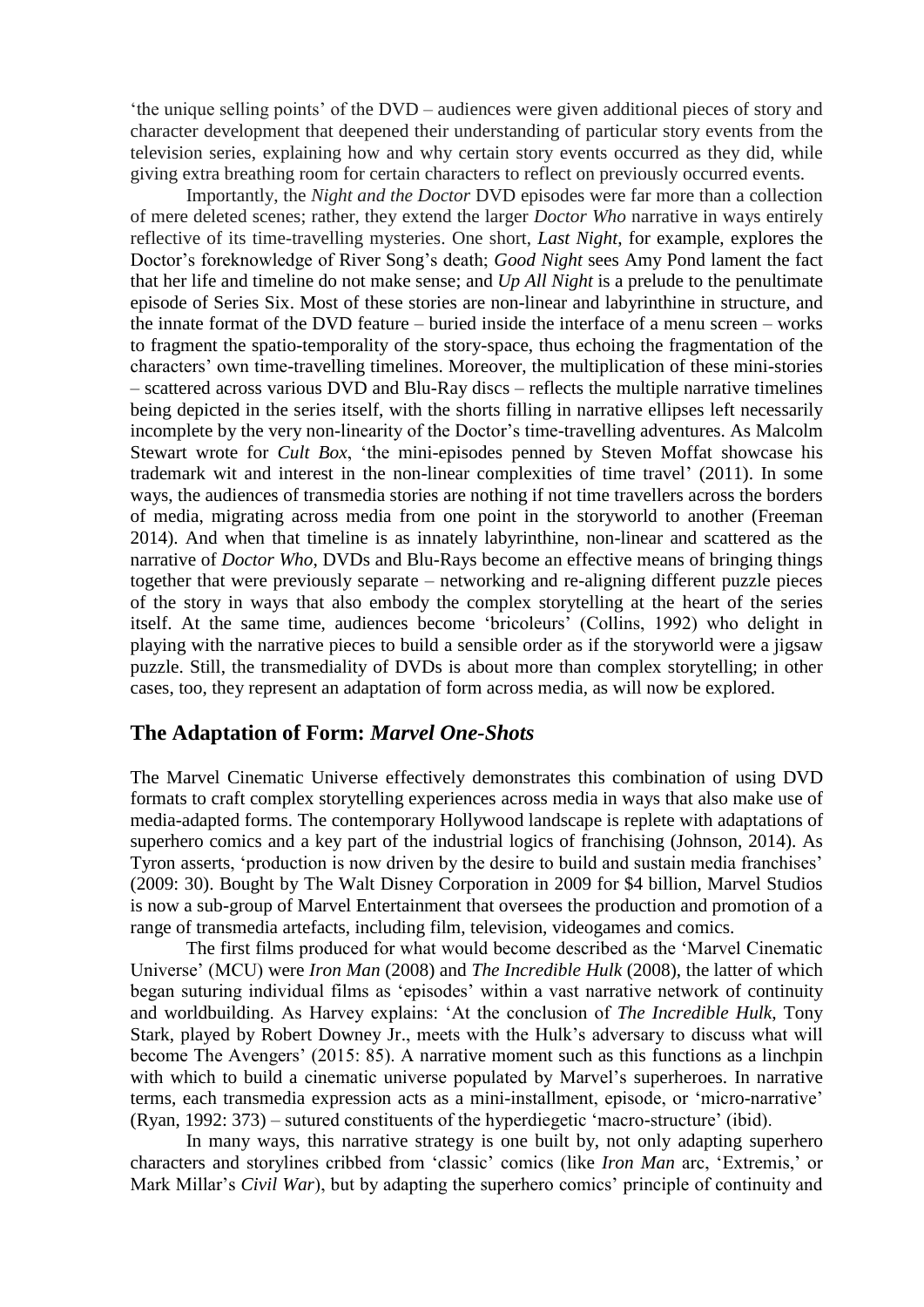the shared universe model wherein characters 'crossover' stories between texts. Such a grand scheme of worldbuilding as a sequentially interlocking 'hyperdiegesis' (Hills, 2002) is growing into an industry template and one which entertainment franchises like *Star Wars* (also Disney-owned) are utilising as a blueprint for narrative, as well as corporate, synergies.

However, the Marvel Cinematic Universe is a disingenuous label given that the worldbuilding exercise has since migrated to other media compartments, which includes a series of short films dubbed 'Marvel One-Shots.' The development of Marvel One-Shots initially started as a way to maintain interest in the storyworld by exploiting the temporal lag between films, while simultaneously extending the shared universe. Like the principle of continuity, the term, 'one-shot,' is also borrowed from comic books. Typically, a one-shot is a single issue of a comic that is self-contained and does not spill across into successive installments as an arc. But for the MCU, one-shots provide back-story and further character development. Rather than simply being self-contained like its comic book counterpart, then, the MCU version of the one-shot is integral to the overarching continuity system.

There have been five one-shots released between 2011 and 2014 as 'extras' on Blu-Rays: 'The Consultant' (on *Thor* Blu-Ray (2011)), 'A Funny Thing Happened on the Way to Thor's Hammer' (on *Captain America: The First Avenger* Blu-ray 2011)), 'Item 47' (on *Marvel's The Avengers* Blu-ray (2013), 'Agent Carter' (on *Iron Man 3* Blu-ray (2013)), and 'All Hail the King' (on *Thor: The Dark World* Blu-ray (2014)). In economic terms:

Extras are designed to discourage piracy and thus protect industry profits that are presumed to be lost to home viewers downloading movies illegally [...] It is worth thinking about the role of the DVD in creating new regimes of cinematic knowledge, as the DVD itself offers an important challenge to traditional modes of film consumption (Tryon, 20: 23).

As Graser explains, Marvel Studios 'has figured out a clever way to tell more stories featuring its heroes, while also giving consumers more of a reason to buy its films when they are released on home video' (2014). There is thus no need for audiences to act like hunter and gatherers in this case, since Marvel Studios have taken over that role by providing a central site where transmedia storytelling occurs *intramedially*. Moreover, Marvel's decision to include the one-shot narratives on Blu-ray only, and not DVD, encourages consumers to migrate towards the more expensive format which devalues the DVD as a 'dying' medium, much in the same way that video became an endangered entertainment species.

Furthermore, Tryon positions the DVD as a 'process of incompleteness', suggesting 'that the narratively contained world of the feature film is now the exception, as target audiences are encouraged to extend their consumption into other outlets beyond the initial theatrical screening' (2009: 30). Says Tryon:

The process of incompleteness suggested by DVDs has helped to reconceptualise film narrative in ways that tie together the fictional world of a film with the economic goals of a studio […] and cannot be separated from its place within an advertising and promotional chain designed to sustain interest in a narrow range of media franchises (ibid).

Tryon goes on to argue that DVD formats, through the expansion of a film text 'beyond the theatre,' invites the audience into a 'new form of spectatorship,' one that discursively produces '"the movie geek"' or 'the domestic cinephile' as cinematic connoisseur (2009: 22). Yet such industrial motives share parallels with devout comic book readers who play with the 'heterochronic' (Uricchio, 2010) temporalities of the vast storyworlds of superhero narratives to re-arrange the chronological dissonance into a causal, unilinear continuity. Given that the Marvel One-Shots are produced 'out-of-sync,' such chronological departures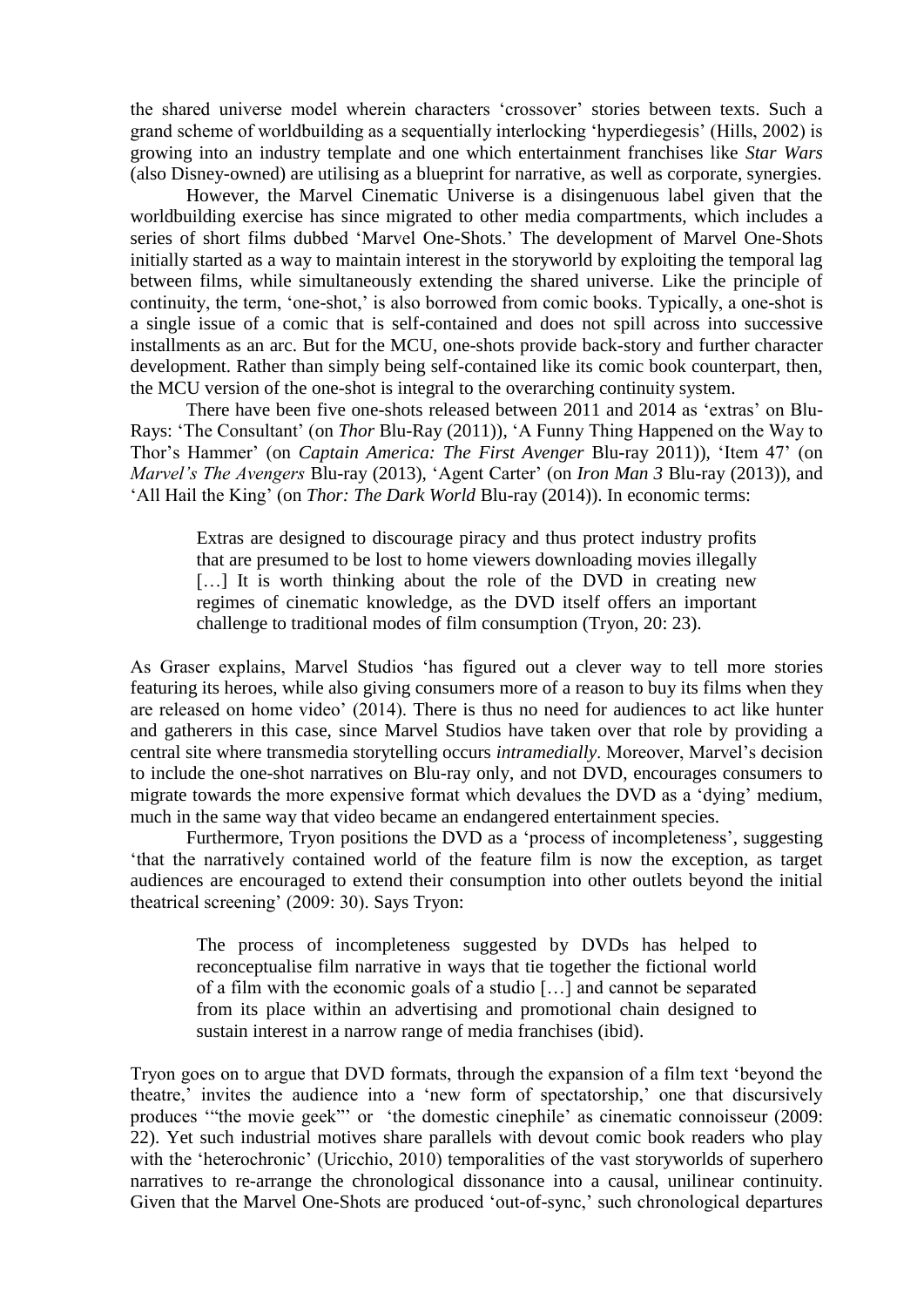encourage audiences to conduct cognitive labour to construct the MCU meta-text. As Booth explains, 'what we see on screen [or read in a book, comic, etc.] represents one time frame, while our mental reconstruction of that discourse into a chronological order represents another' (2012: 119). Blu-Rays may pull a range of transmedia satellites into an intramedial constellation, but not repealing the capacity for ludic, narrative play at the point of reception.

Consider the One-Shot, 'A Funny Thing Happened on the Way to Thor's Hammer'. Here, Agent of S.H.I.E.L.D Phil Coulson arrives at a gas station and tackles two robbers. For many viewers, this would be the first time that they would see Coulson cast off his staid bureaucratic persona and transform into an action hero. Forgoing the generic shifts, the One-Shot micro-narrative occurs in parallel with the events of *Iron Man 2* (2010) where Coulson departs the film's diegesis to explore an event in New Mexico, an event that extends into the film *Thor* and the appearance of Mjolinir, Thor's hammer. The One-Shot's title, however, indicates that something else – that 'funny thing' – occurred in the interstices between the diegetic elements of both *Iron Man 2* and *Thor*. Not only does this mean that the events of *Iron Man 2* and *Thor* occur simultaneously, providing a significant challenge to sequential models of linearity and continuity, but that the One-Shot needs to be placed between the narrative sequence of the two films despite the text being released on the *Captain America: The First Avenger* Blu-ray, five months after the cinema release of *Thor*. In this way, then, 'A Funny Thing' can be conceptualised as a 'paraquel', which, as Wolf explains, is a 'narrative sequence element which runs parallel, that is, simultaneously, with an alreadyexisting narrative sequence element or elements' (2012: 179). At the same time, however, the One-Shot is an 'interquel' and 'fits chronologically in between two already-existing narrative elements in the same sequence' (2012: 377) – between *Iron Man 2* and *Thor*.

Again, drawing on Wolf, Harvey describes Coulson as a 'transnarrative character' – that is, a character that operates as a binding agent between texts. By crossing over textual borders – and, also, traversing the borders between various media – the Coulson character is a kind of narrative cement, and is utilised as 'a means of linking together the disparate elements of the franchise' (2015: 83). So, continuing with the One-Shot, 'A Funny Thing' – and presuming that viewers have sutured the sequence cognitively and chronologically – Coulson departs *Iron Man 2*, arrives in 'A Funny Thing,' and, then, crosses over into *Thor's* world. By travelling between three textual compartments, Coulson collapses a triumvirate of diegeses into a unified, transmedia *hyper*diegesis, with the Blu-Ray format in the middle.

Similarly, following a key role in *Captain America: The First Avenger*, the 'Agent Carter' One-Shot provides the conditions from which the television series based on the same character emerges. In this case, it is not only media and texts that such travelling between occurs but, also, history and time. Like the events of *Captain America: The First Avenger*, both the 'Agent Carter' One-Shot and the *Agent Carter* television series are set in the 1940s but, unlike Captain America, Carter does not defeat the ravages of time by being cocooned in a cryogenic sleep. Thus, the MCU is transmedia, transnarrative and, also, *transtemporal*.

In December 2015, all of the One-Shots were included in a 13-disc Blu-ray box set, 'Marvel Cinematic Universe Phase Two Collection,' which was released exclusively on Amazon. The box set includes Blu-ray/Blu-ray 3D and digital copies of each of the Phase Two films and includes commentary, production features and deleted scenes focusing on the One-Shots. The box set supplementary features also include a first glimpse of Phase Three films, *Captain America: Civil War*, *Doctor Strange* and *Guardians of the Galaxy 2*. Such a 'packaged commodity' (Tryon, 2009: 32) becomes a transmedia site where demarcations between storytelling and promotion fall flat. Like the ABC documentary, *Marvel Studios: Assembling a Universe* (2014) – also included within the *Marvel's Agents of S.H.I.E.L.D* Season One box set – the additional features, especially the One-Shots, encourage continued consumption of official products and aim to close off the attraction for illegal downloads.

Through the DVD's 'process of incompleteness' that Tryon emphasises, too, the repackaging of the film that also extends the hyperdiegesis promotes a brand of *completeness*.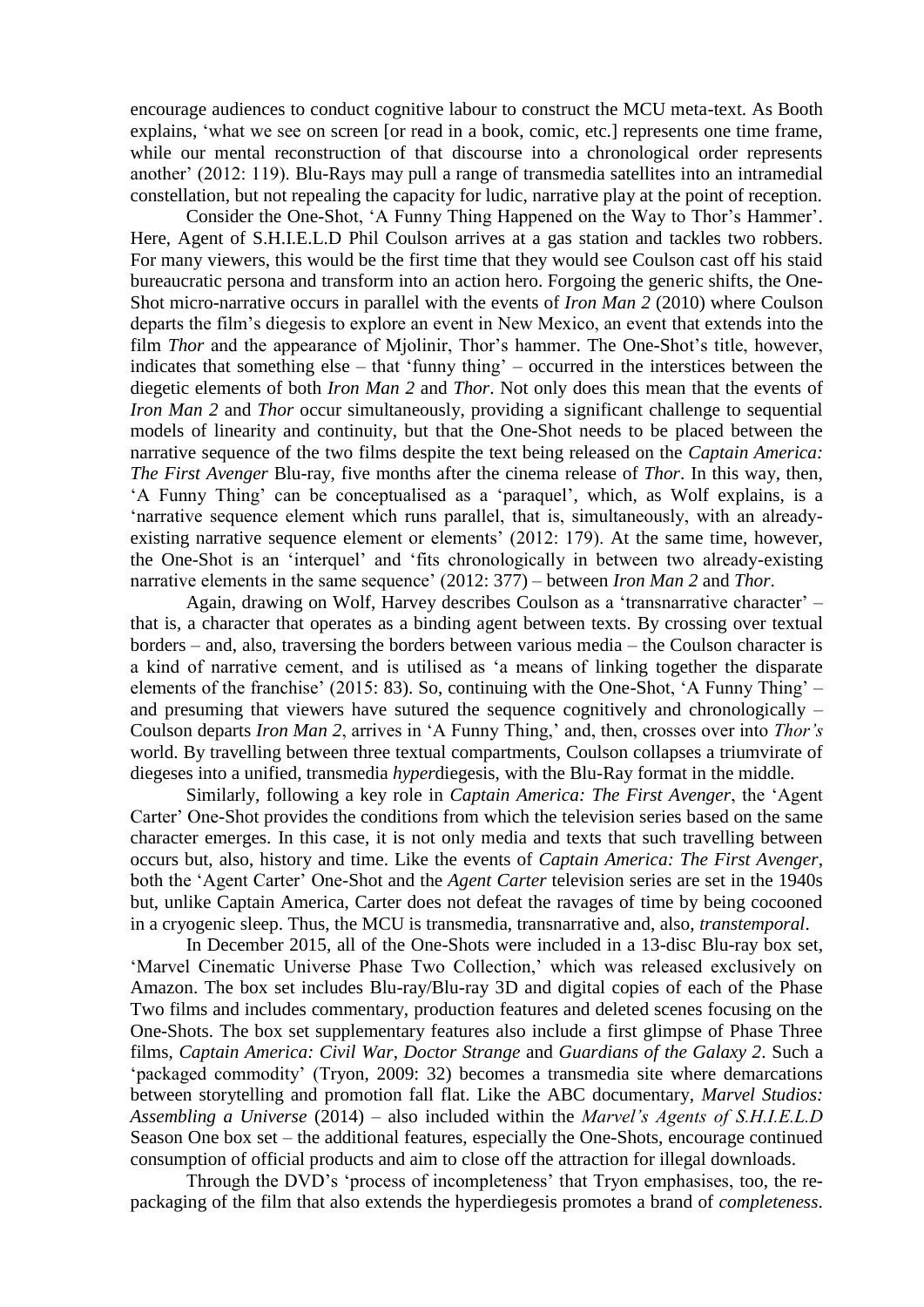That is, in order to stay in alignment with the MCU continuity, consumers are encouraged to purchase further commodity elements in order to fully understand the imaginary world. As we have argued elsewhere, the industrial logics of franchising coalesce within a 'transmedia economy,' an economy that disturbs the commodity/content binary into a dialectic between the economics and the art of worldbuilding (Proctor and Freeman, 2017).

One final point and, we believe, an important one. The Marvel One-Shots have since found their way onto Web 2.0 and can currently be viewed via an array of 'free' services, such as YouTube, Vimeo and Daily Motion. So, in their attempt to shut down transmedia circulation through the provision of intramedial containment, Marvel has not been able to prevent materials crossing textual, media and legal boundaries beyond the packaged format.

#### **Conclusion**

Jeff Gomez, president of Starlight Runner Entertainment, a company that prepares media for extension across multiple platforms, insists that transmedia storytelling is 'something that the new Digital Age is now demanding of us all' (2013). That demand is true, but the impact of digital media on how stories are produced and consumed across media is itself multifaceted. And home media formats have a complex role within convergence culture.

Most importantly, and despite the absence of home media formats in many scholarly discussions of convergence culture and transmedia storytelling, this chapter has reiterated the conceptual overlap between the affordances of the DVD and Blu-Ray format and the aim of transmedia storytelling. Both epitomise convergence, bringing multiple stories and pieces of media together on the same disc. Both, too, are like jigsaw puzzles: In the same way that a jigsaw has audiences piecing together individual components of a larger whole, seeing each piece add more to the experience, transmedia storytelling is defined as the 'integration' of 'multiple forms,' as Jenkins puts it (2011), wherein 'elements' of a larger story function as 'components' of a 'unified experience'. And if transmedia storytelling is, as Marie-Laure Ryan (2008) elaborates, like 'imagining various media eagerly reaching towards a fixed content to grab a piece of it,' then those pieces can be dispersed, relocated or even hidden within the digital architecture of the DVD menu screen as additional story or 'Easter eggs'.

This chapter, then, has explored just some of the forms and functions of home media as transmedia storytelling – namely, the DVD's power to legitimise transmedia extensions, the DVD's digital archive as narrative, and indeed its ability to structure 'master-narratives'. According to Aaron Barlow, it is unlikely that DVDs will disappear as a discrete item: 'This is a technology where the medium is certainly changing the message it conveys' (2005: 27). The DVD technology is indeed a platform that is both changing and driving much of today's transmedia storytelling, especially at a time when culturally imposed demarcations between online and offline media continues to impact how transmedia storytelling is consumed. At a time when the innate connectivity and shareability of the Internet is perhaps making certain strands of transmedia stories ironically fleeting and inconsequential, it seems that the older home media formats of DVDs and Blu-Rays – valued as commodities and layered with new narrative intricacies – are keeping audiences engaged for longer. Keeping them up all night.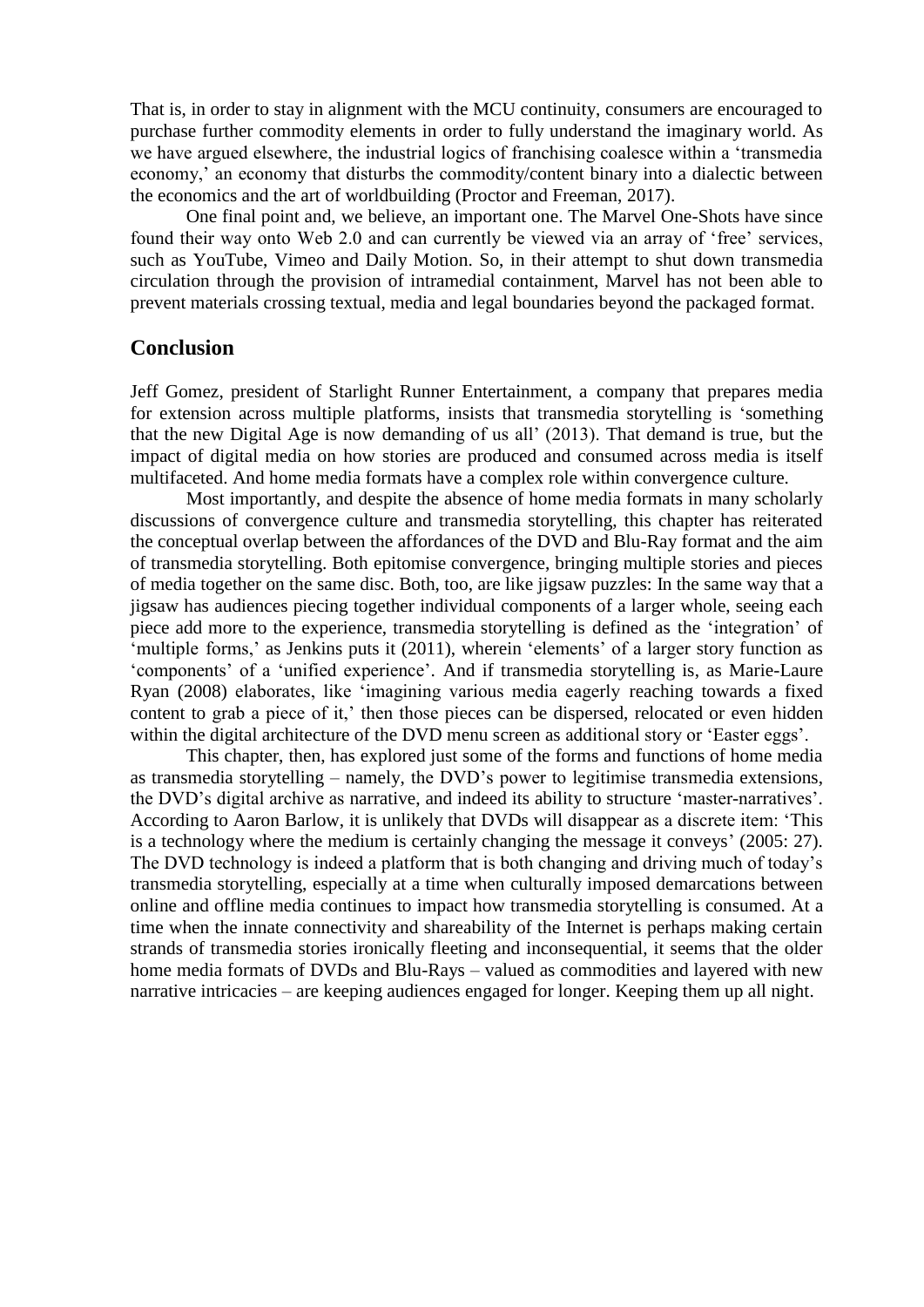# **Bibliography**

Barlow, A. (2005) *The DVD Revolution: Movies, Culture and Technology*. London: Praeger.

Beddow, Emma (2012) 'Buffy the Transmedia Hero,' *Colloquy: Text, Theory, Critique*, 24.

Booth, Paul (2012) *Time on TV: Temporal Displacement and Mashup Television*. New York: Peter Lang.

Borys, Kit (2014) 'Sony Plans Ghostbusters Cinematic Universe,' *The Hollywood Reporter*, March 9<sup>th</sup>. Available at: http://www.hollywoodreporter.com/heat-vision/sony-plansghostbusters-cinematic-universe-780179

Bovberg, J. (2003) 'The Animatrix', *DVD Talk* (May 22). Available at: http://www.dvdtalk.com/reviews/6354/animatrix-the/

Brown, T (2008), "The DVD of Attractions?": The Lion King and the Digital Theme Park', in Bennett, J. and Brown, T. (eds.) *Film and Television after DVD*. London: Routledge, 81- 100.

Buckland, W. (ed.) (2009) *Puzzle Films: Contemporary Storytelling in Contemporary Cinema*. Chichester: Wiley-Blackwell.

Caldwell, J. T. (2004) 'Convergence Television: Aggregating Form and Repurposing Content in the Culture of Conglomeration', in Spigel, L. and Olsson, J. (eds.), *Television After TV: Essays on a Medium in Transition*. Durham: Duke University Press, pp.41-74.

Derhy Kurtz, B. W. L. (2014) 'Introduction: Transmedia Practices: A Television Branding Revolution', *Networking Knowledge: Journal of the MeCCSA-PGN* 7:1, pp.1-6.

Eames, T. (2014) 'Steven Moffat promises more online Doctor Who episodes', *Digital Spy* (August 6). Available at:

http://www.digitalspy.co.uk/tv/s7/doctorwho/news/a588772/steven-moffat-promises-moreonline-doctor-whoepisodes.html#~oMbhYJ3JOO7v1p.

Egan, K, and Barker, M (2008) 'The Books, The DVDs, The Extras and Their Lovers', in Barker, M. and Mathijs, E. (eds.) *Watching The Lord of The Rings: Tolkien's World Audiences*. New York: Peter Lang, 83-102.

Freeman, M. (2014) 'Transmediating Tim Burton's Gotham City: Brand Convergence, Child Audiences, and *Batman: The Animated Series*', *Networking Knowledge: Journal of the MeCCSA-PGN* 7:1), pp.41-54.

Freeman, Matthew (2014) '*The Wonderful Game of Oz* and Tarzan Jigsaws: Commodifying Transmedia in Early Twentieth Century Culture,' *Intensities: The Journal of Cult Media* (August).

Freeman, Matthew (2015) "'Who Knows about the Future? Perhaps Only the Dead": Configuring the Transtemporal Timespan of *Planet of the Apes* as a Transmedia Saga,' in Jones, Matthew & Ormrod, Joan (eds.) *Time Travel in Popular Media: Essays on Film, Television, Literature and Videogames*. North Carolina: McFarland, pp.165-179.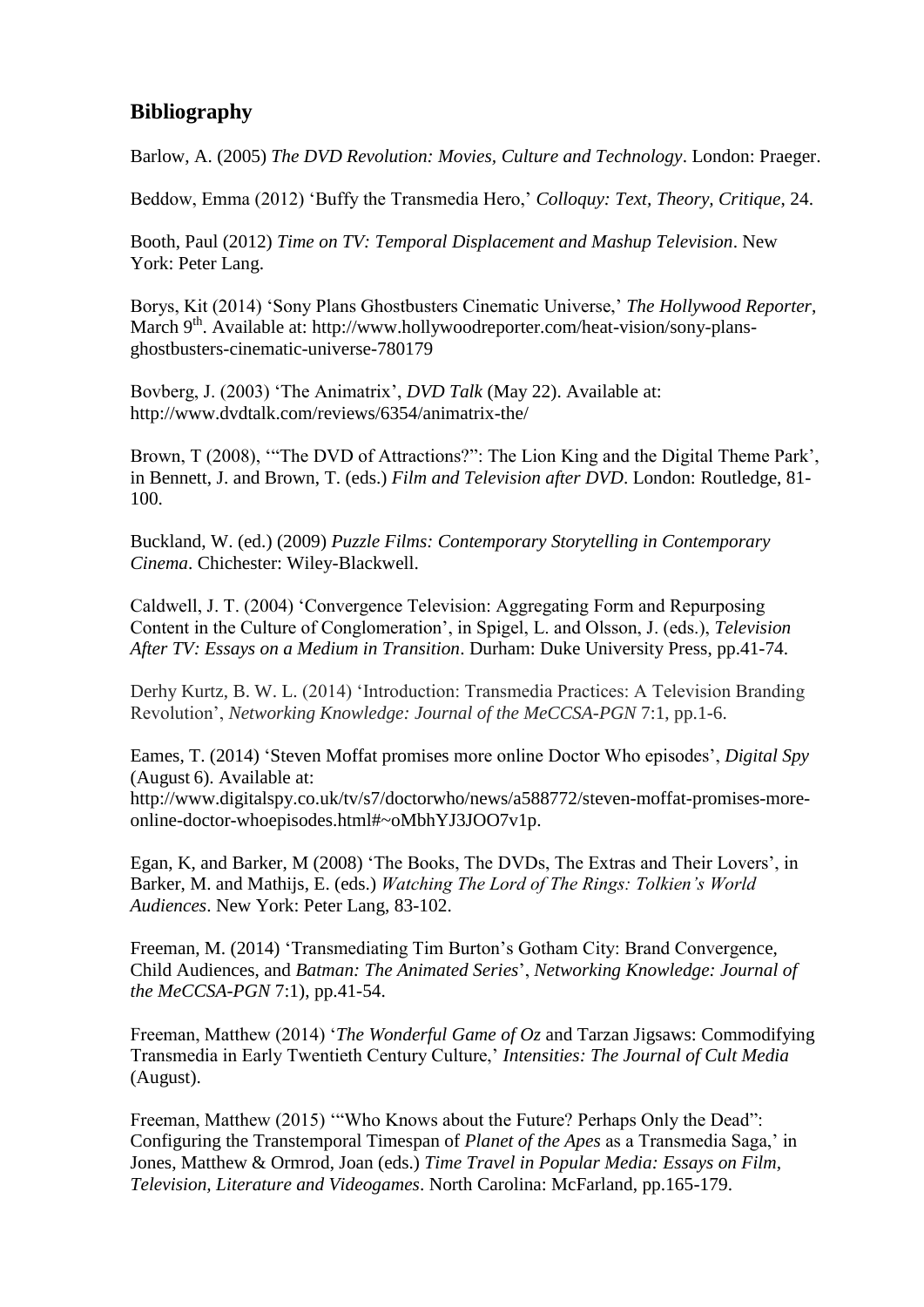Genette, G. (1997) *Paratexts: Thresholds of Interpretation*. Cambridge: Cambridge University Press [originally published 1987].

Gomez, J. (2013) 'What Made Oz So Great and Powerful? Starlight Runner's Jeff Gomez Tells Us,' *Forbes* (March 15), <http://www.forbes.com/sites/markhughes> /2013/03/15/what-made-oz-so-great-and-powerful-starlight-runners-jeff-gomez-tells-us/.

Graser, Marc (2013) 'How Marvel is Turning to Short Films to Sell More DVDs, Blu-Rays,' Variety. Available at: http://variety.com/2013/biz/news/how-marvel-is-turning-to-shortfilms-to-sell-more-dvds-blu-rays-1200566759/

Gray, J. (2010) *Show Sold Separately: Promos, Spoilers, and Other Media Paratexts*. New York: New York University Press.

Harvey, C. (2015) *Fantastic Transmedia: Narrative, Play and Memory Across Science Fiction and Fantasy Storyworlds*. Basingstoke: Palgrave Macmillan.

Hight, C. (2005) 'Making of Documentaries on DVD: The Lord of the Rings Trilogy and Special Editions' *The Velvet Light Trap* (56): 12-14. Wolf, M. J. P. (2012) *Encyclopedia of Video Games: The Culture, Technology, and Art of Gaming*. Connecticut: Greenwood Press.

Hills, Matt (2002) *Fan Cultures*. London: Routledge.

Jenkins, H. (2003) 'Transmedia Storytelling', *Technology Review*. Available at http://www.technologyreview.com/news/401760/transmedia-storytelling/.

Jenkins, H. (2006) *Convergence Culture: Where Old and New Media Collide*. New York: New York University Press.

Jenkins, H. (2011) 'Transmedia 202: Further Reflections', *Confessions of an Aca-Fan*. Available at: http://henryjenkins.org/2011/08/defining\_transmedia\_further\_re.html.

Jenkins, H. (2016) '"All Over the Map": Building (and Rebuilding) Oz', in Wolf, M. J. P. (ed.) Revisiting Imaginary Worlds: A Subcreation Studies Anthology. London: Routledge, forthcoming.

Johnson, C. (2012) *Branding Television*. London: Routledge.

Johnson, D. (2007) 'Will the Real Wolverine Please Stand Up? Marvel's Mutation from Monthlies to Movies', in Gordon, I., Jancovich, M. and McAllister, M. (eds.), *Film and Comic Books*. USA: University Press of Mississippi, pp.64-85.

Kring, T. (2008) cited in David Kushner, 'Rebel Alliance: How a Small Band of Sci-Fi Geeks is Leading Hollywood into a New Era', *Fast Company* (May), [http://www.fastcompany.com/798975/rebel-alliance.](http://www.fastcompany.com/798975/rebel-alliance)

Meikle, G. and Young, S. (2012) *Media Convergence: Networked Digital Media in Everyday Life*. London: Palgrave Macmillan.